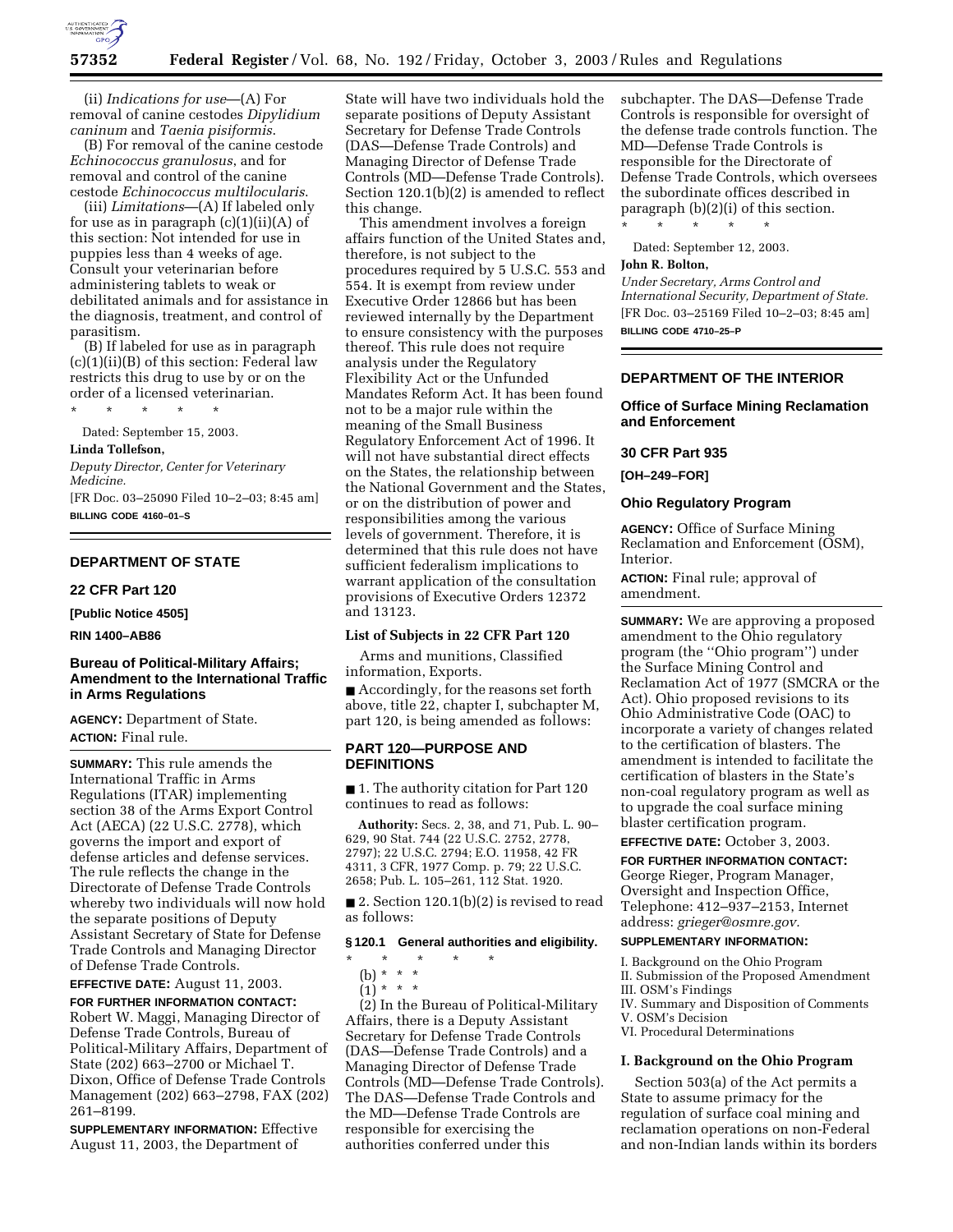by demonstrating that its State program includes, among other things, ''a State law which provides for the regulation of surface coal mining and reclamation operations in accordance with the requirements of the Act \* \* \*; and rules and regulations consistent with regulations issued by the Secretary pursuant to the Act.'' See 30 U.S.C.  $1253(a)(1)$  and  $(7)$ . On the basis of these criteria, the Secretary of the Interior conditionally approved the Ohio program on August 16, 1982. You can find background information on the Ohio program, including the Secretary's findings, the disposition of comments, and conditions of approval of the Ohio program in the August 10, 1982, **Federal Register** (47 FR 34688). You can also find later actions concerning Ohio program and program amendments at 30 CFR 935.11, 935.15, and 935.16.

## **II. Submission of the Proposed Amendment**

By letter dated June 11, 2003, Ohio sent us a proposed amendment to its program (Administrative Record Number OH–2183–00) under SMCRA (30 U.S.C. 1201 *et seq.*). Ohio sent the amendment to include changes made at its own initiative. By electronic mail dated June 18, 2003, Ohio sent us a revised version of the original submittal (Administrative Record Number OH– 2183–01).

The provision of the OAC that Ohio proposes to revise is: OAC 1501:13–9– 10, concerning training, examination, and certification of blasters. In its original submittal of this amendment, Ohio stated that it has passed legislation extending the requirement for blasting operations to be conducted by a certified blaster to apply to non-coal surface mining as well as coal surface mining. Therefore, Ohio is now proposing to extend OAC Section 1501:13–9–10 to also apply to non-coal surface mining as well as coal surface mining. Ohio is also proposing other amendments to OAC 1501:13–9–10. The specific amendments to OAC 1501:13– 9–10 are identified below.

We announced receipt of the proposed amendment in the July 21, 2003, **Federal Register** (68 FR 43063). In the same document, we opened the public comment period and provided an opportunity for a public hearing or meeting on the amendments adequacy. The public comment period ended August 20, 2003. We did not hold a public hearing or meeting as no one requested one. We did not receive any comments.

#### **III. OSM's Findings**

Following are the findings we made concerning the amendment under SMCRA and the Federal regulations at 30 CFR 732.15 and 732.17. We are approving the amendment. Any revisions that we do not specifically discuss below concern nonsubstantive wording or editorial changes and changes with no corresponding Federal regulations.

Ohio proposed minor changes to wording, editorial, punctuation, grammatical, recodification, and changes with no corresponding Federal regulations to the following previously approved regulations that implement provisions of the OAC. Ohio proposed these changes at its own initiative in order to improve its blaster certification program.

13–9–10(A), General, is amended at  $13-9-10(A)(1)$  by adding the word ''surface'' and by adding the phrase ''in coal and industrial minerals mines'' to the first sentence. As amended, 13–9– 10(A)(1) provides as follows:

(1) All surface blasting operations in coal and industrial minerals mines, including surface blasting operations incident to underground mining and blasting operations on coal exploration operations, shall be conducted by a certified blaster who has obtained certification pursuant to the requirements of this rule.

The addition of the word ''surface'' does not render the provision less effective than the Federal regulations at 30 CFR 816.61(c). There is no Federal counterpart revision governing industrial mineral mines other than coal mines, but the application of this provision to other mineral operations does not render it inconsistent with SMCRA or the Federal regulations.

13–9–10(A), General, is amended by adding new  $13-9-10(A)(3)$  to provide as follows:

(3) The chief may grant reciprocity to any blaster who holds a valid certification issued under any state or federal blaster certification program approved by the U.S. Department of the Interior's Office of Surface Mining. However, to obtain certification under this rule, the blaster must apply for and pass an examination on Ohio blasting regulations pertaining to coal and industrial minerals mines, and meet any other requirement deemed necessary by the chief.

There is no direct Federal counterpart to this state provision. However, because all State coal mining regulatory programs are subject to the same minimum Federal standards under SMCRA and the Federal regulations, we find that this provision does not render the Ohio program less effective than the Federal regulations concerning the

training, examination and certification of blasters at 30 CFR Part 850.

13–9–10(B), Training, is amended by deleting the word "coal" immediately before the words ''mining operations'' in the first sentence. As amended, the sentence provides that ''[t]he chief shall conduct workshops, as necessary, to inform blasters of changes in blasting rules and certification procedures, and shall ensure that courses are available to train persons responsible for the use of explosives in mining operations.'' The effect of this deletion is to make this requirement applicable to all mineral mining operations, rather than just coal mining operations. There is no Federal counterpart revision governing industrial mineral mines other than coal mines, but the application of this provision to other mineral operations does not render it inconsistent with SMCRA or the Federal regulations.

 $13-9-10(B)(7)$ , Training, is amended by adding the words ''in coal and noncoal surface mines.'' As amended, 13–9– 10(B)(7) provides as follows: ''(7) All federal and state rules applicable to the use of explosives in coal and non-coal surface mines \* \* \*.'' There is no federal counterpart revision governing industrial mineral mines other than coal mines, but the application of this provision to other mineral operations does not render it inconsistent with SMCRA or the Federal regulations.

13–9–10(B)(9), Training, is amended by deleting the word ''Schedules'' and replacing that word with the words ''Blast schedules.'' The counterpart Federal regulation, at 30 CFR 850.13(a)(9), uses the word ''schedules.'' However, since 30 CFR Part 850 governs blaster certification, it can be reasonably inferred that ''schedules'' means ''blast schedules.'' Therefore, the change made by Ohio does not render its program less effective than the Federal regulations at 30 CFR 850.13(a)(9).

 $13-9-10(B)(14)$ , Training, is amended by deleting the word ''Unpredictable'' immediately before the word ''hazards,'' and replacing that word with the word ''Potential.'' Because potential hazards could include both predictable and unpredictable ones, the State provision is now arguably broader than its Federal counterpart at 30 CFR 850.13(a)(14), which requires training in ''unpredictable'' hazards. Thus, the State regulation remains no less effective than its Federal counterpart. In addition, a new item at 13–9– 10(B)(14)(e) is added to read as follows:

''(e) Toxic gases.'' The word ''and'' is deleted at the end of subdivision (14)(c), and the word ''and'' is added at the end of subdivision (14)(d). As amended, 13– 9–10(B)(14) provides as follows: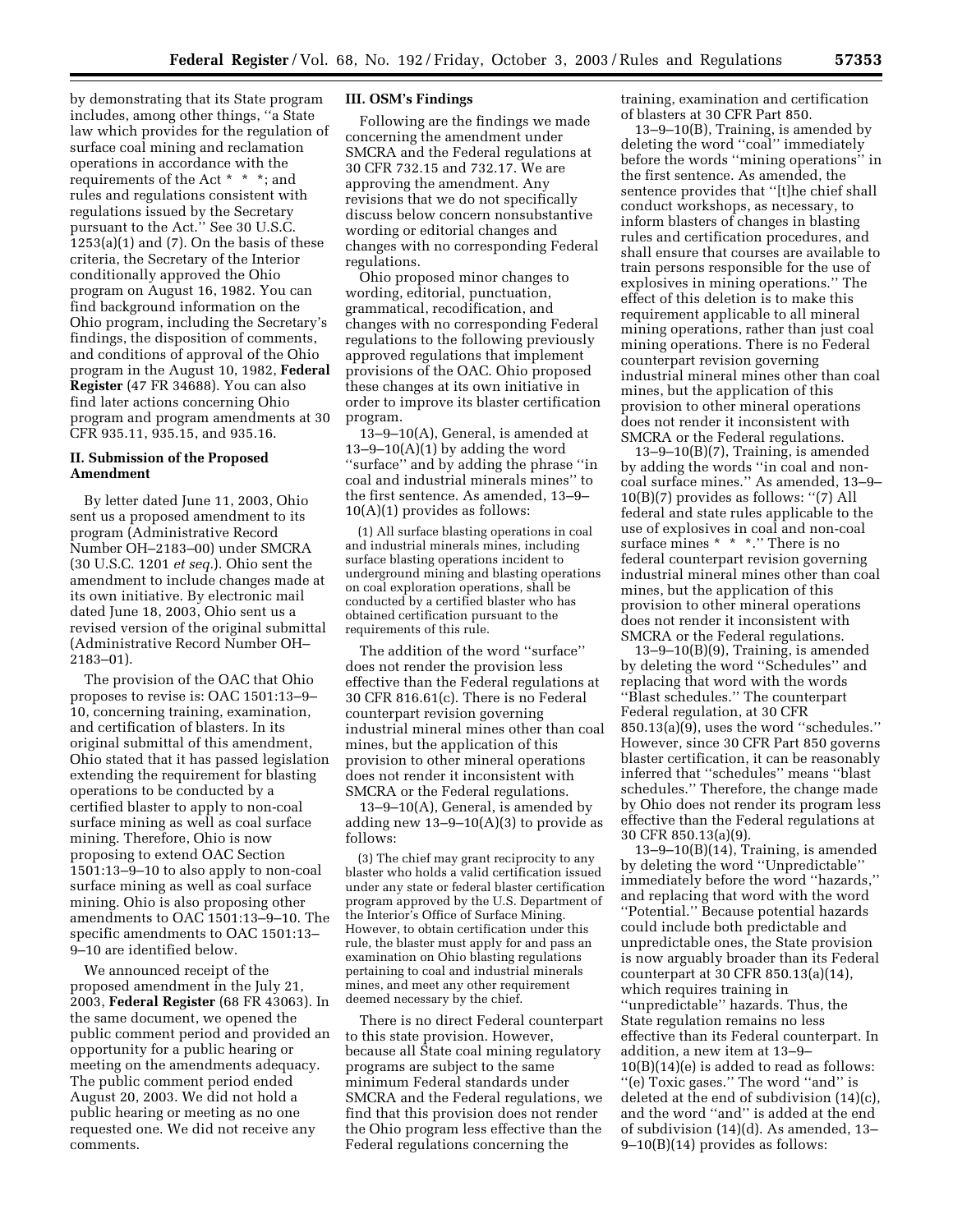(14) Potential hazards, including:

- (a) Lightning;
- (b) Stray currents;
- (c) Radio waves;
- (d) Misfires; and

(e) Toxic gases.

The addition of ''toxic gases'' to the list of potential hazards for which training is required makes the state provision more extensive than its Federal counterpart at 30 CFR 850.13(a)(14). Thus, the State regulation remains no less effective than its Federal counterpart.

13–9–10(C)(1), concerning minimum training for certification, is amended by adding the words ''a minimum of 30 hours of'' immediately before the word ''training.'' The word ''in'' immediately following the word ''training'' is deleted and replaced with the word ''covering.'' The words ''division of reclamation'' are deleted and are replaced with the word ''chief.'' As amended, 13–9–10(C)(1) provides as follows:

(1) Received a minimum of 30 hours of training covering all the topics set forth in paragraph (B) of this rule in a course taught under the supervision of the chief, or in a course, or series of courses, deemed equivalent by the chief;

This provision has no direct Federal counterpart, but it is consistent with the Federal regulations pertaining to blaster training, at 30 CFR 850.13.

13–9–10(C)(2), concerning experience required for certification, is amended by deleting most of the existing language and adding language to provide as follows:

(2) Worked on a blasting crew or directly supervised a blasting crew for at least two years in mining, excavation, or an equivalent working environment;

This provision has no direct Federal counterpart, but it is consistent with the experience element of the Federal examination requirements contained in 30 CFR 850.14(a)(2).

13–9–10(C)(3), concerning on-the-job training is new and provides as follows:

(3) Received direction and on-the-job training from a certified blaster;

This provision has no direct Federal counterpart, but it is consistent with the experience element of the Federal examination requirements contained in 30 CFR 850.14(a)(2).

13–9–10(C)(5) ((C)(4) prior to the addition of new (C)(3)), concerning written examination, is amended by correcting a typographical error. The word ''if'' is deleted and replaced by the word ''of.'' This is a non-substantive change that requires no discussion.

13–9–10(D)(1), concerning certification, is amended by deleting the words ''or a certifying authority

designated by the chief,'' and replacing those words with the words ''or an authorized representative.'' The phrase ''to accept responsibility for blasting operations'' is amended to read ''to accept responsibility for surface blasting operations in mines.'' The words ''under this rule and rule 1501:13–9–06 of the Administrative Code'' are deleted. As amended, 13–9–10(D)(1) provides as follows:

(1) The chief, or an authorized representative, shall certify for three years those persons examined and found to be competent and to have the necessary experience to accept responsibility for surface blasting operations in mines.

These changes, which clarify the scope of the certification authority, and also confer that authority upon additional persons, do not render the State's certification provisions less effective than the Federal regulations pertaining to certification at 30 CFR 850.15(a).

 $13 - 9 - 10(D)(2)(b)$ , concerning recertification, is deleted in its entirety and replaced with new language to provide as follows:

(b) Received a minimum of 24 hours of continuing education by attending blastingrelated courses, seminars or conferences approved by the chief or an authorized representative, with at least 8 hours obtained from an organization or person other than the blaster's employer or its parent company or explosives supplier.

This provision has no direct Federal counterpart, but it is consistent with the Federal recertification requirements at 30 CFR 850.15(c).

 $13-9-10(E)(1)$ , concerning conditions of certification, is amended by adding the word ''mine'' immediately before the words ''permit area.'' As amended,  $13-9-10(E)(1)$  provides as follows:

(1) A certificate of blaster certification, shall be carried by a blaster, or shall be on file at the mine permit area, during blasting operations.

This provision, though it has no direct Federal counterpart, remains consistent with the Federal regulations at 30 CFR 850.15(e), pertaining to conditions of certification.

13–9–10(E)(2), concerning conditions of certification, is amended by deleting the words ''division of reclamation'' and adding in their place the word ''chief.'' As amended,  $13-9-10(E)(2)$  provides as follows:

(2) Upon request by an authorized representative of the chief or other regulatory authority having jurisdiction over the use of explosives, a blaster shall immediately exhibit his or her certificate to the authorized representative.

As amended, this provision remains no less effective than the Federal regulations at 30 CFR 850.15(e)(1), pertaining to conditions of certification.

 $13-9-10(E)(5)$ , concerning conditions of certification, is amended by deleting the words ''and certifying authority designated by the chief.'' As amended, 13–9–10(E)(5) provides as follows:

(5) A certified blaster shall take every reasonable precaution to protect his or her certificate from loss, theft, or unauthorized duplication. Any such occurrence shall be reported immediately to the chief.

As amended, this provision remains no less effective than the Federal regulations at 30 CFR 850.15(d), pertaining to protection of certification.

 $13-9-10(F)(1)$ , concerning suspension and revocation, is amended by deleting the words ''or a certifying authority designated by the chief.'' As amended,  $13-9-10(F)(1)$  provides as follows:

(1) Following written notice and opportunity for a hearing, the chief may, and upon a finding of willful conduct shall, suspend or revoke the certification of a blaster during the term of the certification, or take other necessary action for any of the following reasons:

As amended, this provision remains no less effective than the Federal regulations at 30 CFR 850.15(b), pertaining to suspension and revocation of blaster certification.

 $13-9-10(F)(1)(b)$ , concerning suspension and revocation, is amended by adding the words ''a blasting-related permit condition'' immediately following the words ''laws or regulations.'' As amended, 13–9– 10(F)(1)(b) provides as follows:

(b) Violation of any provision of state or federal explosives laws or regulations, a blasting-related permit condition, or any condition of certification;

The added phrase has no direct Federal counterpart, but it is consistent with the Federal regulations at 30 CFR  $850.13(b)(1)(iii)$ , pertaining to suspension and revocation of blaster certification.

 $13 - 9 - 10(F)(1)(f)$ , concerning suspension and revocation, is new and provides as follows:

(f) Conducting a blast where fly rock was cast beyond the permit boundary of any mine.

This provision has no direct Federal counterpart, but it is not inconsistent with the Federal regulations at 30 CFR 816/817.67(c)(3), which prohibit the casting of flyrock beyond the permit boundary, nor is it inconsistent with the Federal regulations at 30 CFR 850.15(b)(1), pertaining to suspension and revocation of blaster certification.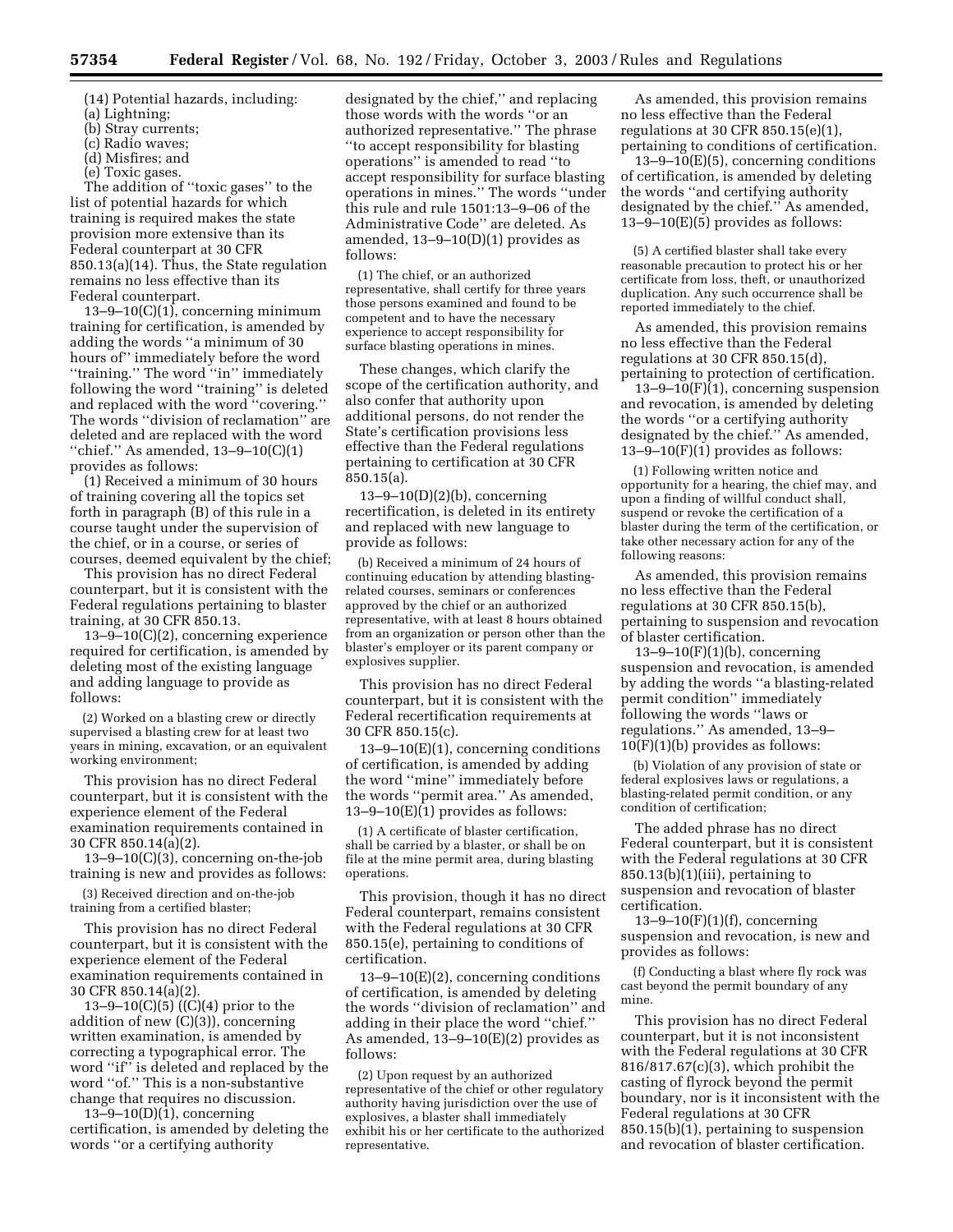13–9–10(F)(3), concerning suspension and revocation, is amended by deleting the words ''or a designated certifying authority,'' and adding in their place the words ''and may work on a blasting crew only under the direct supervision of a certified blaster.'' As amended, 13– 9–10(F)(3) provides as follows:

(3) Upon notice of a suspension or revocation, the blaster shall immediately surrender the suspended or revoked certificate and all copies thereof to the chief, and may work on a blasting crew only under the direct supervision of a certified blaster.

These changes do not render the State provision less effective than the Federal regulations at 30 CFR 850.15(b)(3), pertaining to notice of revocation of blaster certification. Also, the added State language is consistent with 30 CFR 850.13(a)(2), which allows persons who are not certified as blasters to work on blasting crews that are under the direction of certified blasters.

13–9–10(F)(4), concerning suspension and revocation, is amended by deleting the phrase ''during the term of the suspension,'' deleting paragraph (4)(a), paragraph (4)(b) becomes (4)(a); paragraph 4(c) becomes paragraph (4)(b) and then replacing the word ''a'' with the word ''the'' at (4)(b), and adding a new paragraph (4)(c). As amended 13– 9–10(F)(4) provides as follows:

(4) To repossess a suspended certificate the blaster must:

(a) Exhibit a pattern of conduct consistent with the acceptance of responsibility for blasting operations;

(b) Pass the written examination administered under paragraph (C) of this rule; and

(c) Meet any other requirements imposed by the chief under the terms of the suspension.

These changes have no direct Federal counterpart, but they are not inconsistent with the Federal regulations at 30 CFR 850.15, pertaining to blaster certification. For the foregoing reasons, we are approving this Ohio amendment in its entirety.

### **IV. Summary and Disposition of Comments**

### *Public Comments*

We asked for public comments on the amendment (Administrative Record Number OH–2183–02), but did not receive any.

#### *Federal Agency Comments*

Under 30 CFR 732.17(h)(11)(i) and section 503 (b) of SMCRA, we requested comments on the amendment from various Federal agencies with a potential interest in the Ohio program (Administrative Record Number OH– 2183–03), but did not receive any.

## *Environmental Protection Agency (EPA) Concurrence and Comments*

Under 30 CFR 732.17(h)(11)(ii), we are required to get a written concurrence from EPA for those provisions of the program amendment that relate to air or water quality standards issued under the authority of the Clean Water Act (33 U.S.C. 1251 *et seq.*) or the Clean Air Act (42 U.S.C. 7401 *et seq.*). None of the revisions that Ohio proposed to make in this amendment pertain to air or water quality standards. Therefore, we did not request concurrence.

On July 3, 2003, we asked for comments from EPA on the amendment (Administrative Record No. OH–2183– 03). The EPA did not respond to our request.

### **V. OSM's Decision**

Based on the above findings, we approve the amendment Ohio sent us on June 11, 2003, and as revised on June 18, 2003.

To implement this decision, we are amending the Federal regulations at 30 CFR Part 935, which codify decisions concerning the Ohio program. We find that good cause exists under 5 U.S.C. 553(d)(3) to make this final rule effective immediately. Section 503(a) of SMCRA requires that the State's program demonstrate that the State has the capability of carrying out the provisions of the Act and meeting its purposes. Making this regulation effective immediately will expedite that process. SMCRA requires consistency of State and Federal standards.

### **VI. Procedural Determinations**

#### *Executive Order 12630—Takings*

This rule does not have takings implications. This determination is based on the analysis performed for the counterpart Federal regulation.

# *Executive Order 12866—Regulatory Planning and Review*

This rule is exempted from review by the Office of Management and Budget under Executive Order 12866.

## *Executive Order 12988—Civil Justice Reform*

The Department of the Interior has conducted the reviews required by section 3 of Executive Order 12988 and has determined that this rule meets the applicable standards of subsections (a) and (b) of that section. However, these standards are not applicable to the actual language of State regulatory programs and program amendments because each program is drafted and promulgated by a specific State, not by OSM. Under sections 503 and 505 of

SMCRA (30 U.S.C. 1253 and 1255) and the Federal regulations at 30 CFR 730.11, 732.15, and 732.17(h)(10), decisions on proposed State regulatory programs and program amendments submitted by the States must be based solely on a determination of whether the submittal is consistent with SMCRA and its implementing Federal regulations and whether the other requirements of 30 CFR Parts 730, 731, and 732 have been met.

### *Executive Order 13132—Federalism*

This rule does not have Federalism implications. SMCRA delineates the roles of the Federal and State governments with regard to the regulation of surface coal mining and reclamation operations. One of the purposes of SMCRA is to ''establish a nationwide program to protect society and the environment from the adverse effects of surface coal mining operations.'' Section 503(a)(1) of SMCRA requires that State laws regulating surface coal mining and reclamation operations be ''in accordance with'' the requirements of SMCRA, and section 503(a)(7) requires that State programs contain rules and regulations ''consistent with'' regulations issued by the Secretary pursuant to SMCRA.

## *Executive Order 13175—Consultation and Coordination With Indian Tribal Governments*

In accordance with Executive Order 13175, we have evaluated the potential effects of this rule on Federallyrecognized Indian tribes and have determined that the rule does not have substantial direct effects on one or more Indian tribes, on the relationship between the Federal Government and Indian tribes, or on the distribution of power and responsibilities between the Federal Government and Indian Tribes. The basis for this determination is that our decision is on a State regulatory program and does not involve a Federal program involving Indian lands.

## *Executive Order 13211—Regulations That Significantly Affect The Supply, Distribution, or Use of Energy*

On May 18, 2001, the President issued Executive Order 13211 which requires agencies to prepare a Statement of Energy Effects for a rule that is (1) considered significant under Executive Order 12866, and (2) likely to have a significant adverse effect on the supply, distribution, or use of energy. Because this rule is exempt from review under Executive Order 12866 and is not expected to have a significant adverse effect on the supply, distribution, or use